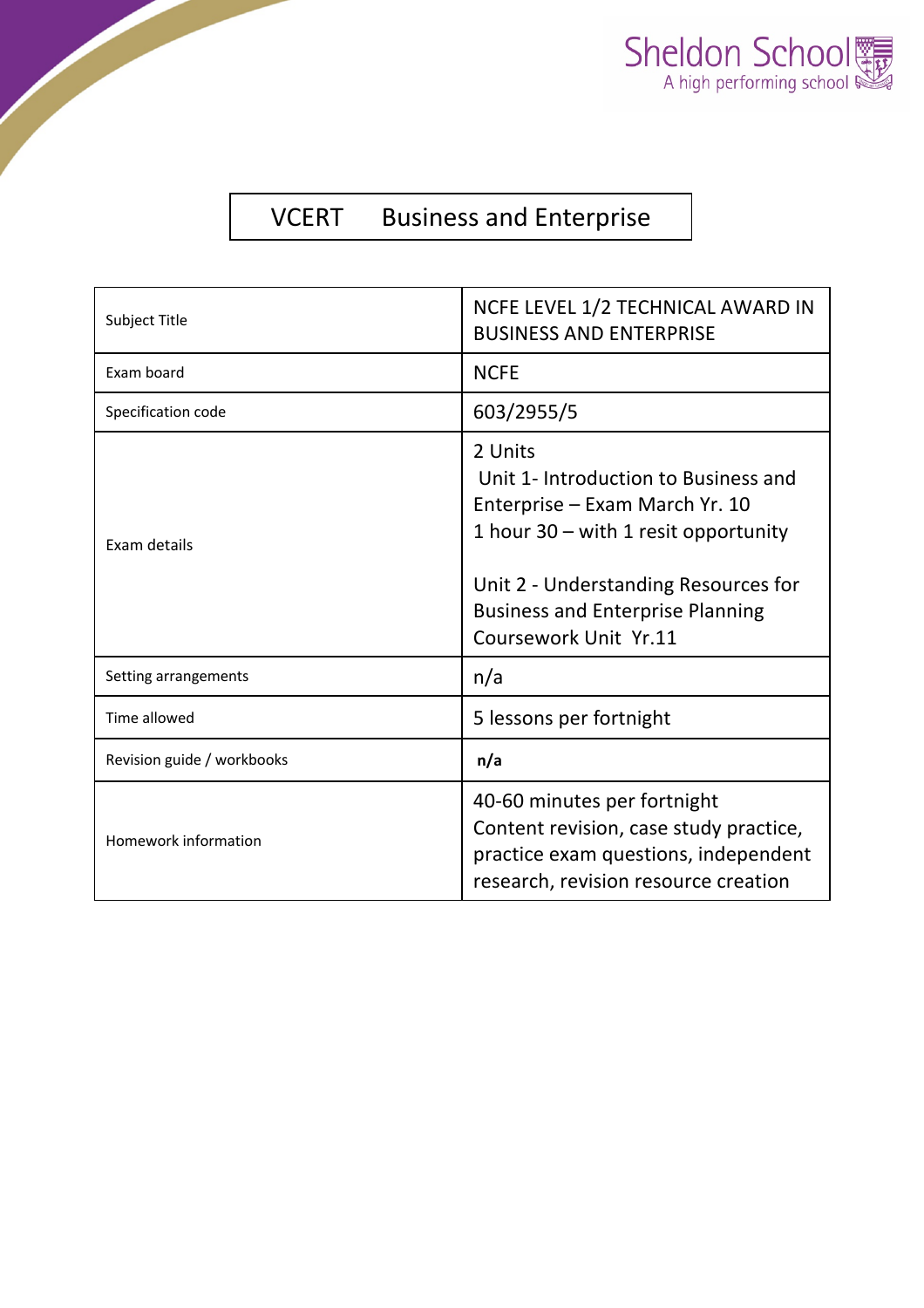| Term    | <b>Topics</b>                                 | <b>Skills</b>                                                                                                                                                                          | Assessment                                                          |
|---------|-----------------------------------------------|----------------------------------------------------------------------------------------------------------------------------------------------------------------------------------------|---------------------------------------------------------------------|
| Yr.10/1 | 1.1 Entrepreneurs                             | Identify and understand the different<br>skills, motivations and characteristics<br>of an entrepreneur                                                                                 | Research Tasks, Case<br><b>Study Questions</b>                      |
| Yr.10/2 | 1.2 Aims and<br>Objectives                    | Understand financial and non-financial<br>business aims and objectives and how<br>to apply these in business                                                                           | Research Tasks, Case<br><b>Study Questions</b>                      |
| Yr.10/3 | 1.3 Legal Structures                          | Understand the features, liability and<br>sources of finance available to the<br>various legal structures such as sole<br>traders, partnerships etc.                                   | Research Tasks, Case<br><b>Study Questions. Exam</b><br>preparation |
| Yr.10/4 | 1.4 Stakeholders                              | Understand the internal and external<br>stakeholders of a business and their<br>aims and objectives.                                                                                   | Research Tasks, Case<br><b>Study Questions. Exam</b><br>Preparation |
| Yr.10/5 | 2.1 Marketing Mix                             | Understand the marketing mix<br>covering each of the four elements,<br>including price, place, promotion and<br>product as the product lifecycle and<br>characteristics of each stage. | Research Tasks, Case<br><b>Study Questions</b>                      |
| Yr.10/6 | 2.2 Market<br>Research                        | Understand data types, market<br>research methods, the advantages and<br>disadvantages of each method and<br>how to apply these in business.                                           | Research Tasks, Case<br><b>Study Questions</b>                      |
| Yr.11/1 | 1.1 Business<br>Research                      | Understand business research and<br>resource planning to support a new<br>business enterprise.                                                                                         | Research Tasks, Case<br><b>Study Questions</b>                      |
| Yr.11/2 | 1.2 Resource<br>Planning                      | Understand physical resource planning<br>for business and be able to apply this<br>to a new business start-up, including<br>technological resources.                                   | Research Tasks, Case<br><b>Study Questions</b>                      |
| Yr.11/3 | 1.3 Business Growth                           | Understand options for internal and<br>external growth, the benefits of growth<br>and be able to apply this in business.                                                               | Research Tasks, Case<br><b>Study Questions</b>                      |
| Yr.11/4 | 2.1 Human<br>Resources                        | Understand components of human<br>resources and be able to apply them to<br>a business.                                                                                                | Research Tasks, Case<br><b>Study Questions</b>                      |
| Yr.11/5 | 3.1 Business and<br><b>Enterprise funding</b> | Understand finance and funding and<br>be able to apply this to business and<br>enterprise.                                                                                             | Research Tasks, Case<br><b>Study Questions</b>                      |